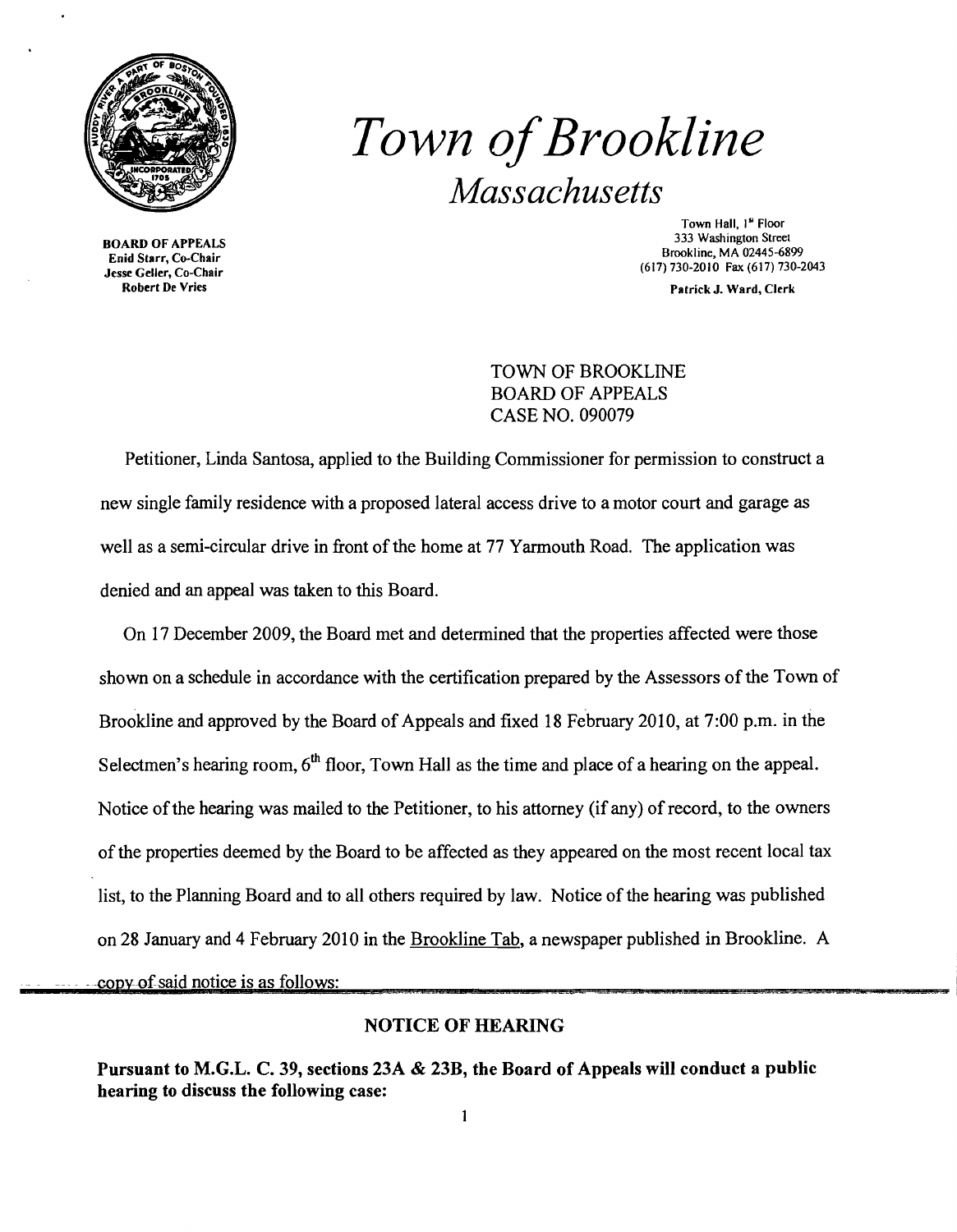Petitioner: LINDA SANTOSA Owner: BRAVER TRS MARTIN D Location of Premises: 77 YARMOUTH RD Date of Hearing: 02/18/10 Time of Hearing: 7:00p.m. Place of Hearing: Selectmen's Hearing Room, 6<sup>th</sup> floor

A public hearing will be held for a variance and/or special permit from:

- 1.) 4.07; Table of use regulations,
	- Accessory use #54, more than 4 parking spaces total on site not permitted, variance required.
	- Accessory use #55, more than 4 parking spaces on site, special permit required.
- 2.) 5.52; Fences and terraces in front yards, walls more than six feet height not permitted in front yards, variance required.
- 3.) 5.62; Fences and terraces in side yards, walls more than seven feet height not permitted in side yards, variance required.
- 4.) 5.74; Fences and terraces in rear yards, walls more than seven feet height not permitted in rear yards, variance required.
- 5.) For the design of all off-street parking facilities:
	- $6.04.4.f.1$ )a though g; Pedestrian and vehicle safety, lines of sight, special permit required.
	- • 6.04.5.c.l; Parking in front yard not permitted, variance required.
	- 6.04.5.c.4; Motor court closer than 30 feet to side lot line, variance required.
	- • 6.04.9.b; Driveway surfacing and drainage information not submitted, variance required.
	- $6.04.14$ ; More than  $40\%$  of building and more than 24 feet; of garage, motor court, access drive, and semi-circular drive shown on plans, variance required ofthe Zoning By-Law to construct a new single family residence with a proposed lateral access drive to a motor court and garage and a proposed semi-circular drive in front of the home per plans at 77 YARMOUTH RD.

Said Premise located in a S-40 (residential) district.

Hearings; once opened; may be continued by the Chair to a date and time certain. No further *notice will be mailed to abutters or advertised in the TAB. Questions regarding whether a hearing has been continued, or the date and time ofany hearing may be directed to the Zoning Administrator at* 617-734-2134 *or check meeting calendar at:http://calendars.town. brookline. ma. uslMasterTownCalandarl?FormID=158.*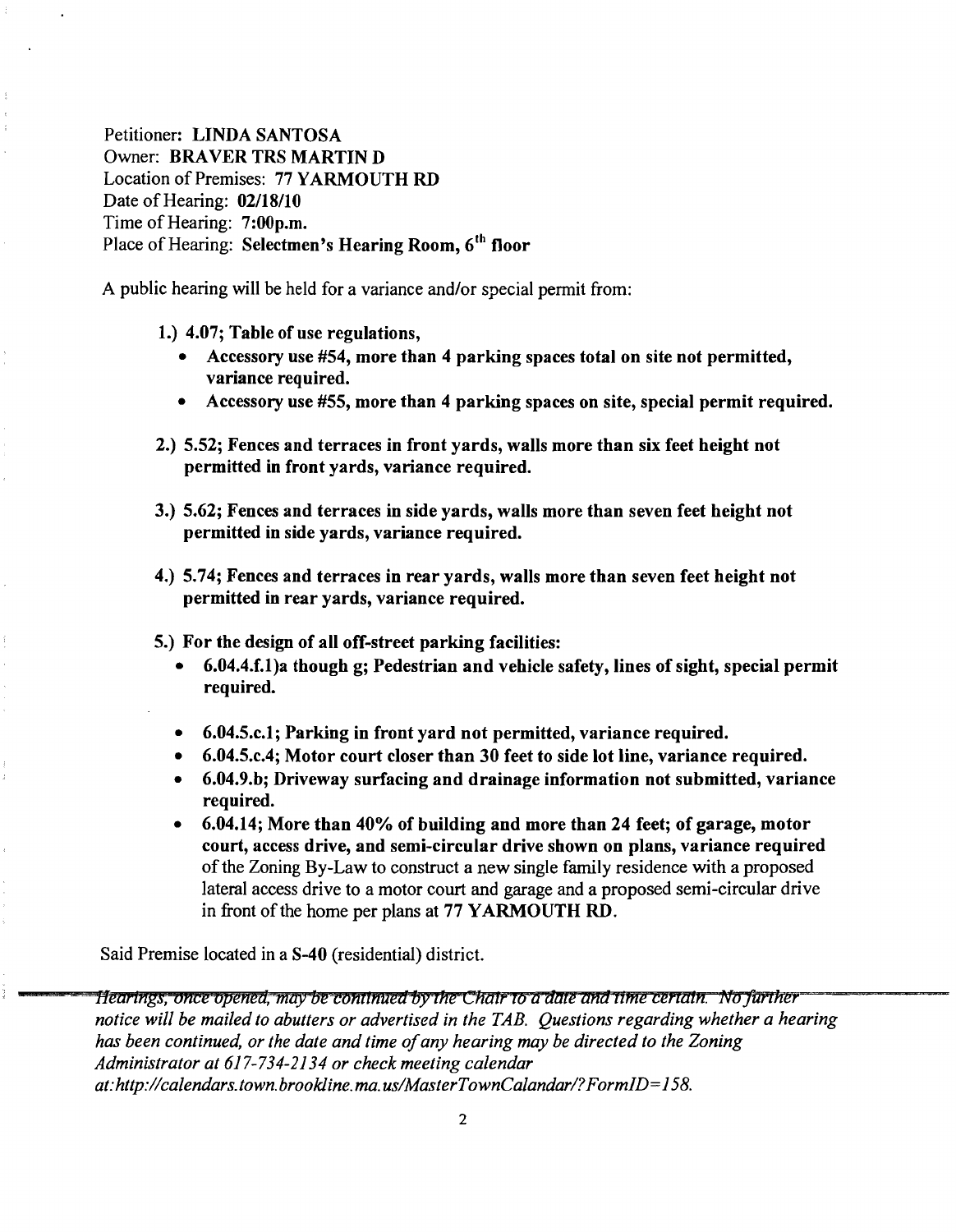The Town of Brookline does not discriminate on the basis of disability in admission to, access to, *or operations ofits programs, services or activities. Individuals who need auxiliary aids for*  effective communication in programs and services of the Town of Brookline are invited to make *their needs known to the ADA Coordinator, Stephen Bressler, Town of Brookline, 11 Pierce Street, Brookline, MA 02445. Telephone:* (617) *730-2330; TDD* (617) *730-2327.* 

## Enid Starr Jesse Geller Robert De Vries

At the time and place specified in the notice, this Board held a public hearing. Present at the hearing was Chairman, Mark Zuroff and Board Members, Jonathan Book and Christopher Hussey. The petitioner was represented by Attorney Thomas May of 300 Washington Street, Brookline, MA and their architect, Mr. Robert Bramhall of Rob Bramhall Architects, 14 Park Street, Andover, MA.

In describing the site Mr. Bramhall said that 77 Yarmouth Road is located approximately three houses down from the intersection of Yarmouth, Singletree Road, and Heath Street. A singlefamily dwelling sits on the lot, along with a man-made pond in the rear. The landscaping is relatively overgrown. The neighborhood consists of large single-family homes and is situated between The Country Club and Pine Manor College.

Mr. Bramhill said that the petitioner, Linda Santosa-Wong, wishes to construct a circular driveway and motor court area for a new single-family dwelling she plans to build. There is an existing circular driveway, garage and carport area serving the current dwelling. The existing curb cuts would be removed when the existing dwelling is demolished, and a new circular driveway, along with an extension leading to a motor court parking area and three-car garage, would be --~~~~~~~~~~~~~~--~--~-=---~--;~ ---\_.~ -,.\_--~~ ----'. constructed to serve the new dwelling. Various landscape walls would also be constructed around the driveway and front yard area. He said that they have revised the initial plan so that much of the driveway and all of the motor court are out of the front and side yard setbacks. Mr. Bramhall

3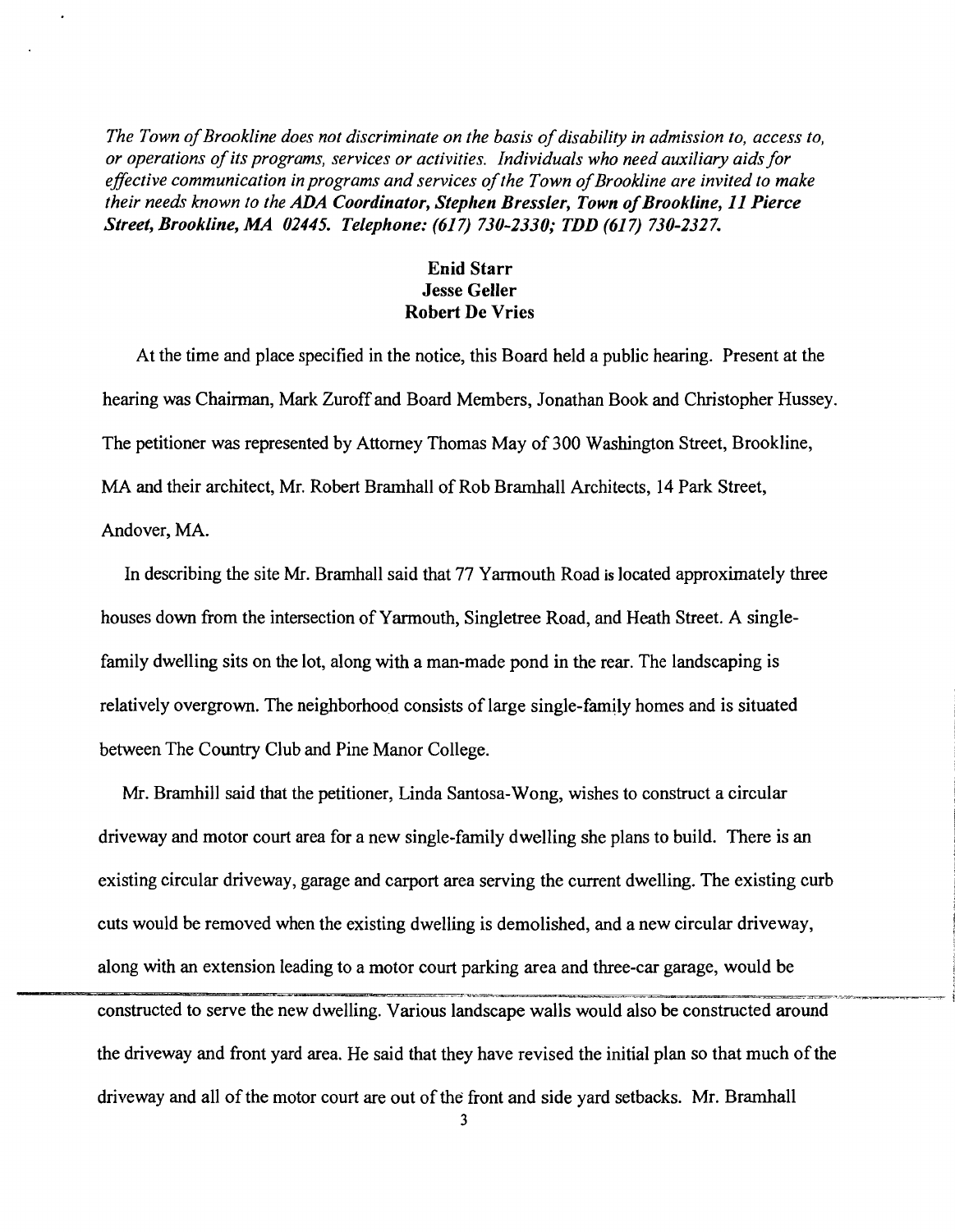reported that the petitioner recently received a certificate on non-significance from the Preservation Department in preparation for demolishing the existing single family home on the site.

Mr. Bramhall presented a rendering of existing conditions at 77 Yarmouth Road showing specifically the location of the existing driveway and irregular topography and shape of the lot. He represented that the irregular shape of the lot dictated the location of the new home as well as access thereto. He said that due to the non-typical lot shape, large portions of the property are not allowed to be built upon. Because the site is long and narrow it sets itself up by limiting the location of the new home. Mr. Bramhall said that long front but narrow depth of the lot created issues with accessing the garage and vehicle maneuvering as well as visitor parking and ready access to the front door of the home. He said that they attempted to resolve this issue by turning the garage so the entrance does not face the street and provide maneuvering space outside the front setback. The curved section of the driveway is primarily for visitors to access the front door. Mr. Bramhall said that the width of the driveway throughout is 12 feet. In conclusion, Mr. Bramhall said that the tightness of the site caused a push-pull scenario and location of desired amenities related to parking and vehicular movement was extremely challenging. He said the scenario before the Board is the result of trying to make the best use of the site and it has the added benefit of eliminating many of the retaining walls in previous plans. He said they met with the neighbors, listened to their concerns and they are all comfortable with the proposal before the Board.

Chairman Zuroff asked about the counterbalancing amenities required under **Section 5.43 of**  the Zoning By-Law. Mr. Bramhill responded that there is extensive landscaping planned for the site including gates, small retaining walls to help ameliorate grade changes and plantings to help provide privacy for the homeowners. He said the landscaping is planned to work with existing

4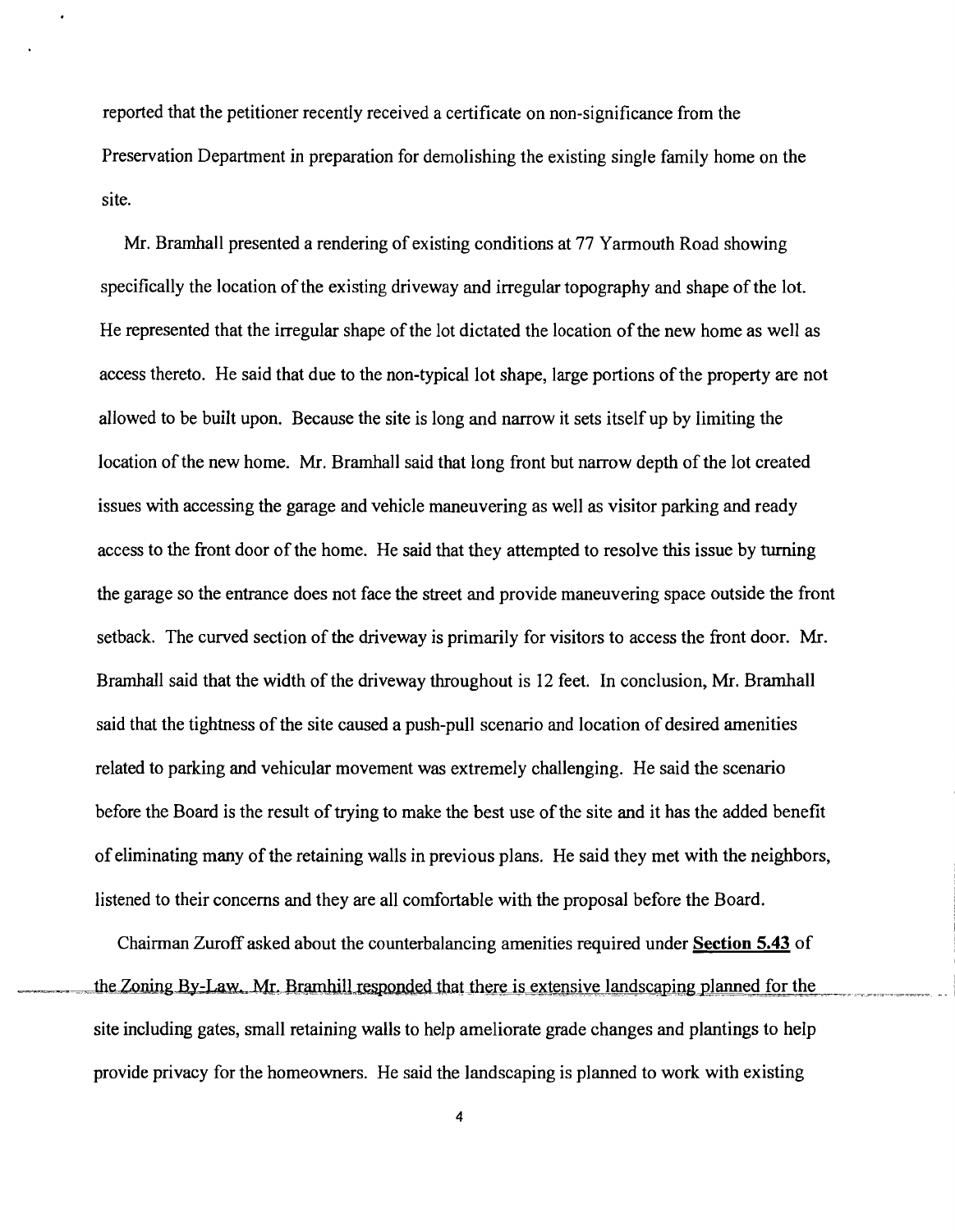grade changes and drainage issues were accommodated using the existing topography of the site. Mr. Zuroff asked how much of the garage and driveway is visible from the street. Mr. Bramhill stated that with the planned landscaping you probably will not see either the driveway or the garage.

Board Member Book asked about the surface of the driveway. Mr. Bramhall responded that in areas closest to the street the owner is considering some type of pavers and the balance of the driveway including the area in front of the garage would probably be chip-sealed. Noting the Planning Board recommended some type of pervious surface for the driveway, Mr. Book asked whether the petitioner had given it any thought. Mr. Bramhill responded that they were considering several options related to this recommendation however, at this juncture they were still being studied. Mr. Book asked how many cars can be parked on the property. Mr. Bramhill responded that three cars can be accommodated in the garage and it is expected that visitors will queue-up near the garage after dropping-off passengers in front of the house. While not intended for pennanent parking, he said the circular section would be used much like anyone else would use it, as transient/visitor parking.

Concerned about visibility upon exiting the driveway, Board Member Hussey asked about the distance from the edge of pavement to the planting parallel to the street. Mr. Bramhall responded that the plantings were 12-15 feet off the street and this will allow ample sight distance for exiting vehicles as well as providing visibility for vehicles traveling along Yarmouth Road.

Attorney May addressing the variance relief required for the circular driveway, reported that members of the Planning Board said during their hearing that it was not the intent of Section **6.04.14** to prohibit circular drives similar to the one proposed. He said that the Zoning Board of Appeals could find that the subject section of the By-Law does not pertain in this case.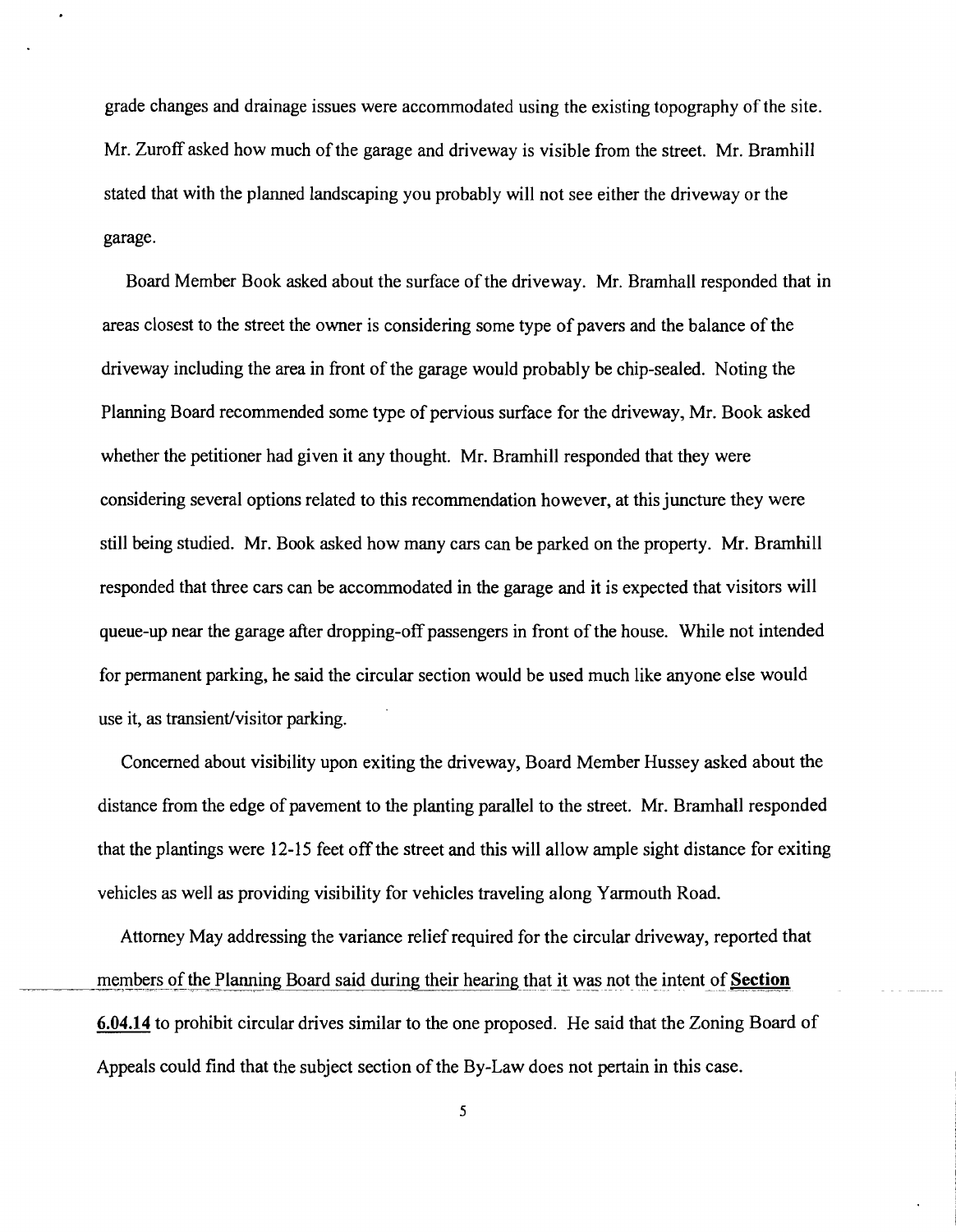Nevertheless, Attorney May said that ample evidence has been submitted by the Architect relative to the unusual shape and topography of the lot, that a substantial hardship is imposed upon the owner. He said the special conditions relative to lot shape and topography do not generally affect the zoning district and granting of the requested variance will not be substantially detrimental to the public good. Attorney May said the granting of a variance in this case will not nullify or substantially derogate from the intent or purpose of the zoning by-laws. He said the intent of the section from which they request a variance was to prevent so-called "snub-nosed houses". That is, garages that occupy all or most of the facade of a home and face the street thereby presenting a non-pedestrian friendly environment. Attorney May reminded the Board that the existing driveway is circular as well. He said that the current plan actually presents a safer alternative for the entrance and exit off Yarmouth Road. Attorney May referring to the findings required in Section 9.05 for the granting of special permit relief said that the specific site is an appropriate location for a residential home, as developed, it will not adversely affect the neighborhood, there will be no nuisance or serious hazard to vehicles or pedestrians and adequate facilities are provided for the proper operation of the proposed use.

Board Member Book requested that Attorney May clarify the uniqueness of the lot and topography that he feels warrants positive consideration relative to the request for a variance. Attorney May responded that due to the topography and shape of the lot to comply with the provisions of the by-law they would have to rotate the garage to fully face the street and thereby fly in the face of what he believed was the intent of Section 6.04.14. Mr. Book asked specifically for an explanation of the need for the circular drive in front of the proposed home that in his opinion is the cause ofthe problem and the resultant need for relief in the form of a variance. Attorney May responded that the circular drive improves the safety of vehicles entering and

6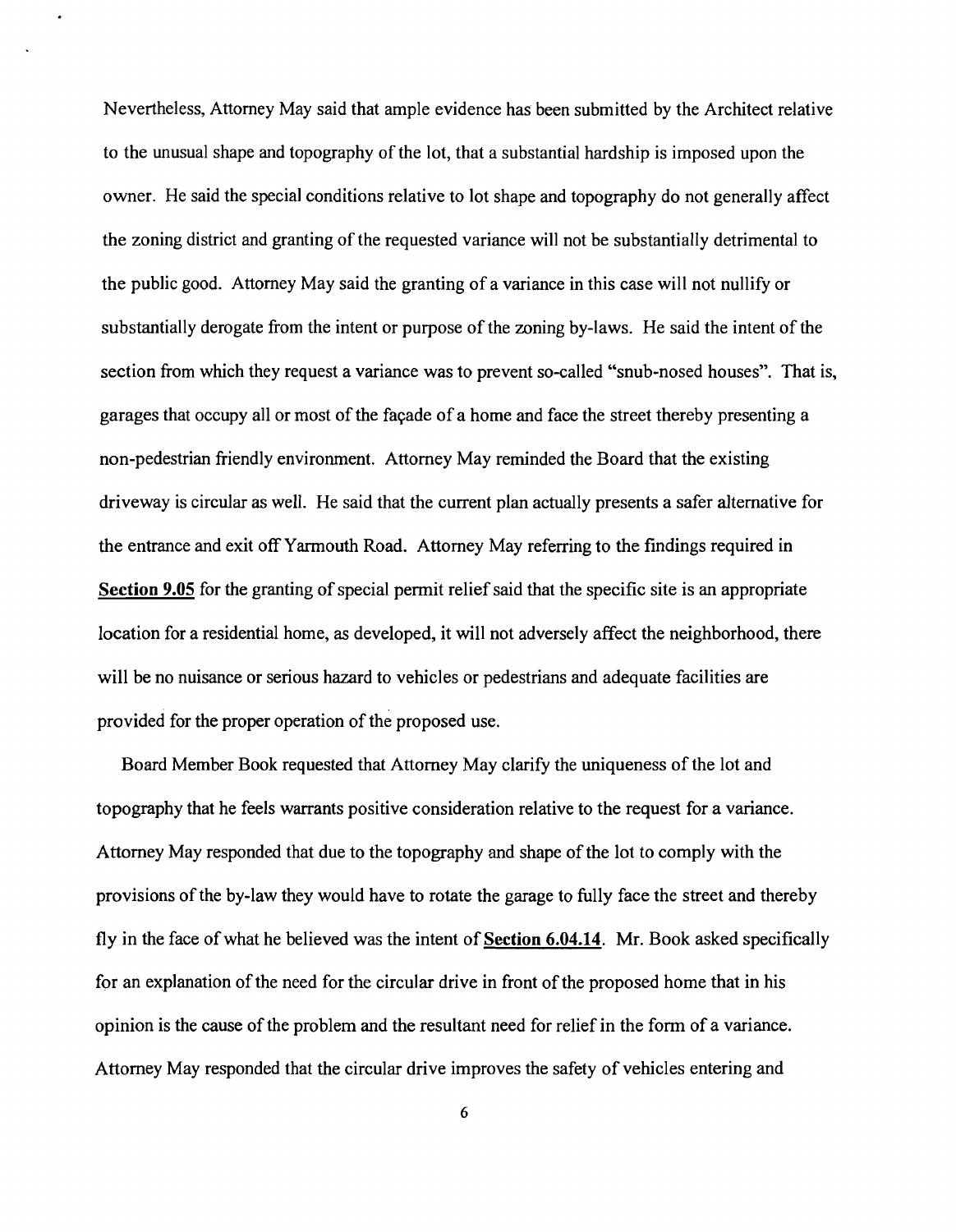leaving the lot as well as improving pedestrian and vehicular flow to the front of the home. Attorney May said the safety issue regarding traffic is, in his opinion, exacerbated by the uniqueness of the lot. Mr. Bramhall also said that his firm did an exhaustive study regarding various scenarios relative to traffic flow and safety. In all cases he said due to the unique shape of the lot no plan solved all the issues. The plan before the Board is the solution that presents the fewest issues while preserving the safety of vehicular flow. He said that the owners by-right are allowed to build up to a 6,000sf home, however due to the uniqueness of the lot, effectively they are limited to approximately 4,000 sf. He said that due to the substantial cost of the property this presents a financial hardship to the petitioner.

Chairman Zuroff asked whether anyone in attendance wished to speak in favor or against the proposal. No one rose to speak.

Lara Curtis, Senior Planner, provided the findings of the planning staff.

**Section 4.07** – Table of Use Regulations, Accessory Uses #54 and 55: Having more than four parking spaces on site requires a special permit. The garage will have three bays for three vehicles. The applicant was cited as having more than four parking spaces due to the parking area in front of the dwelling in the circular drive and in the motor court. *Special permit required.* 

**Section 5.52** - Fences and terraces in front yards: Walls more than six feet high are not permitted in front yards. The initial plan submitted included several landscape walls and terracing that exceeded the allowable height. The applicant has revised the plan, and the proposed wall along the front yard appears to be in compliance. The gates proposed for the two curb cuts are proposed to be six feet tall.

**Section 5.62** - Fences and terraces in side yards: Walls more than seven feet high are not permitted in side yards. The initial plan submitted included several landscape walls and terracing that exceeded the allowable height. The applicant has revised the plan, and the proposed wall along the side yard appears to be in compliance.

**Section 5.74** - Fences and terraces in rear yards: Walls more than seven feet high are not permitted in rear yards. The initial plan submitted included several landscape walls and terracing that exceeded the allowable height. The applicant has revised the plan, and there do not appear to be any walls in the rear yard setback.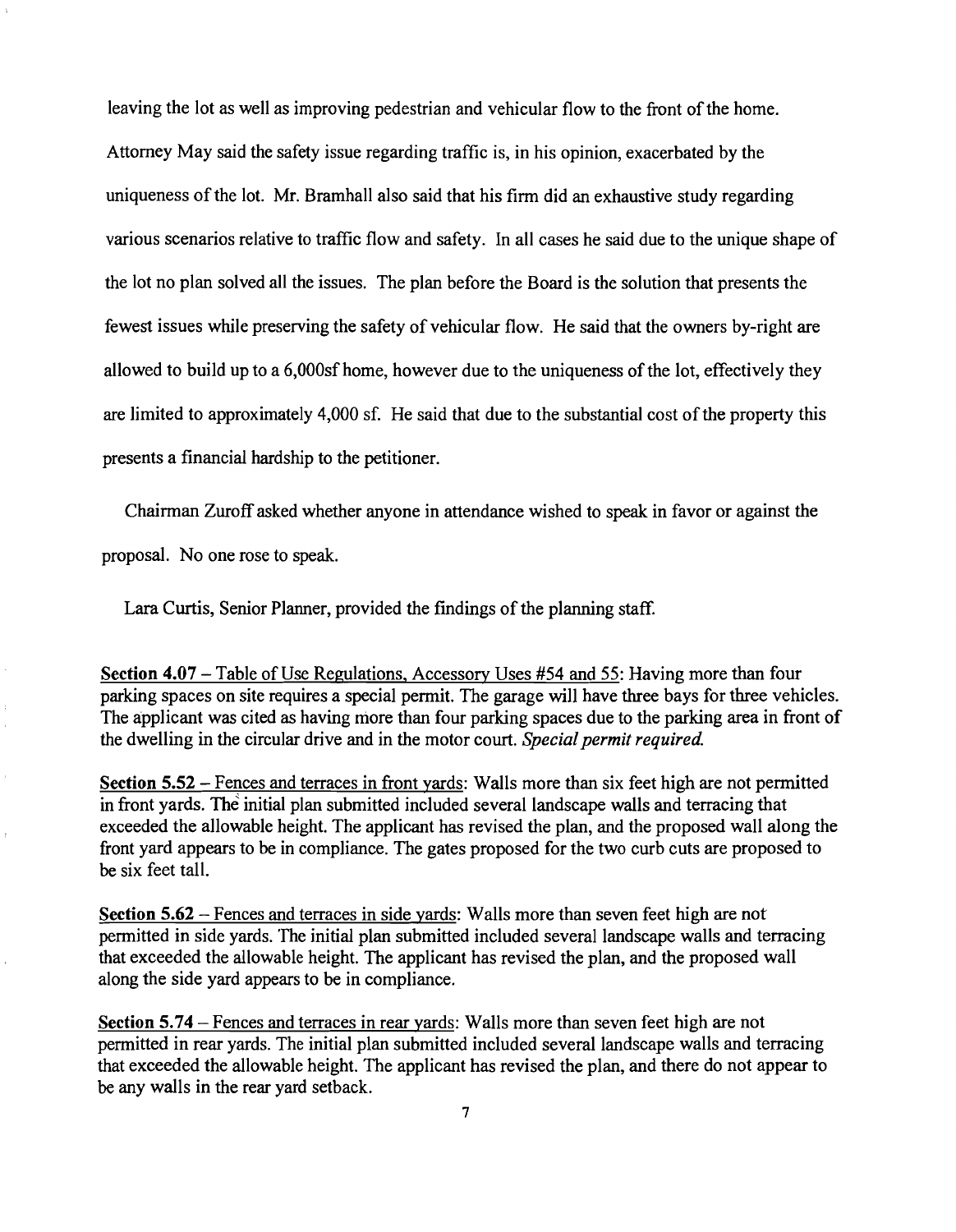Section 6.04.4.f.1 (a-g) – Design of All Off-street Parking Facilities: All entrance and exit drives shall be designed to ensure maximum pedestrian and vehicular safety and minimize potential conflicts between pedestrians and motor vehicles. The Planning Board and Board of Appeals may require as a condition of a special permit one or more of the following safety enhancements to be provided: enhancements to the facility exit that will ensure that all exiting vehicles come to a complete stop; textured or marked ramps, drives or driveway aprons; modifications to required or proposed landscaping to ensure visibility is not impaired; visual and/or auditory warning devices; other enhancements that provide the optimum level of pedestrian safety.

Section 6.04.5.c.1 – Design of All Off-street Parking Facilities: Parking in the front yard setback is not permitted. The plan has been redesigned so that much of the driveway and parking areas are outside of the front setback; however, partial sections of the drives are still within the front yard setback.

Section 6.04.5.c.4 - Design of All Off-street Parking Facilities: A motor court closer than 30 feet to the side lot line is not permitted. A parking lot containing more than six vehicles shall be set back from all lot lines the distance specified for minimum front yard depth, which in this case is 30 feet. *Setback reliefrequired ifmotor court area allows for parkingfor six vehicles.* 

Section 6.04.9.b - Design of All Off-street Parking Facilities: The area of the lot not landscaped and so maintained, including driveways, shall be graded, surfaced with asphalt or other suitable material, and drained to the satisfaction of the Building Commissioner, to the extent necessary to nuisance of dust, erosion, or excessive water flow across public ways.

Section 6.04.14 - Design of All Off-street Parking Facilities: No more than 40 percent of the building fayade, or 24 feet, whichever is less, facing a public way, may be devoted to parking or other vehicular use, including garage or drive-through space. The surfaced area of parking and entrance and exit drives shall not exceed the width allowable under this section, and all remaining space between the building and the street shall be landscaped open space. In this proposal, the entire front façade of the building has driveway area between it and the public way, largely due to the circular driveway. *Variance required.* 

Ms. Curtis reported that the Planning Board supports this application for a circular driveway

and motor court area. The circular drive would be a helpful amenity to visitors to the property,

providing a safe option for parking their vehicles off the street, which is rather narrow and curves

where this property is located. Other properties in the vicinity have circular driveways, including

the previously existing dwelling, and the paved areas will be screened by landscaping.

Additionally, the Board appreciates that the plan was revised to remove much of the parking and

drive areas outside of required yard setbacks, and to bring the proposed walls into compliance with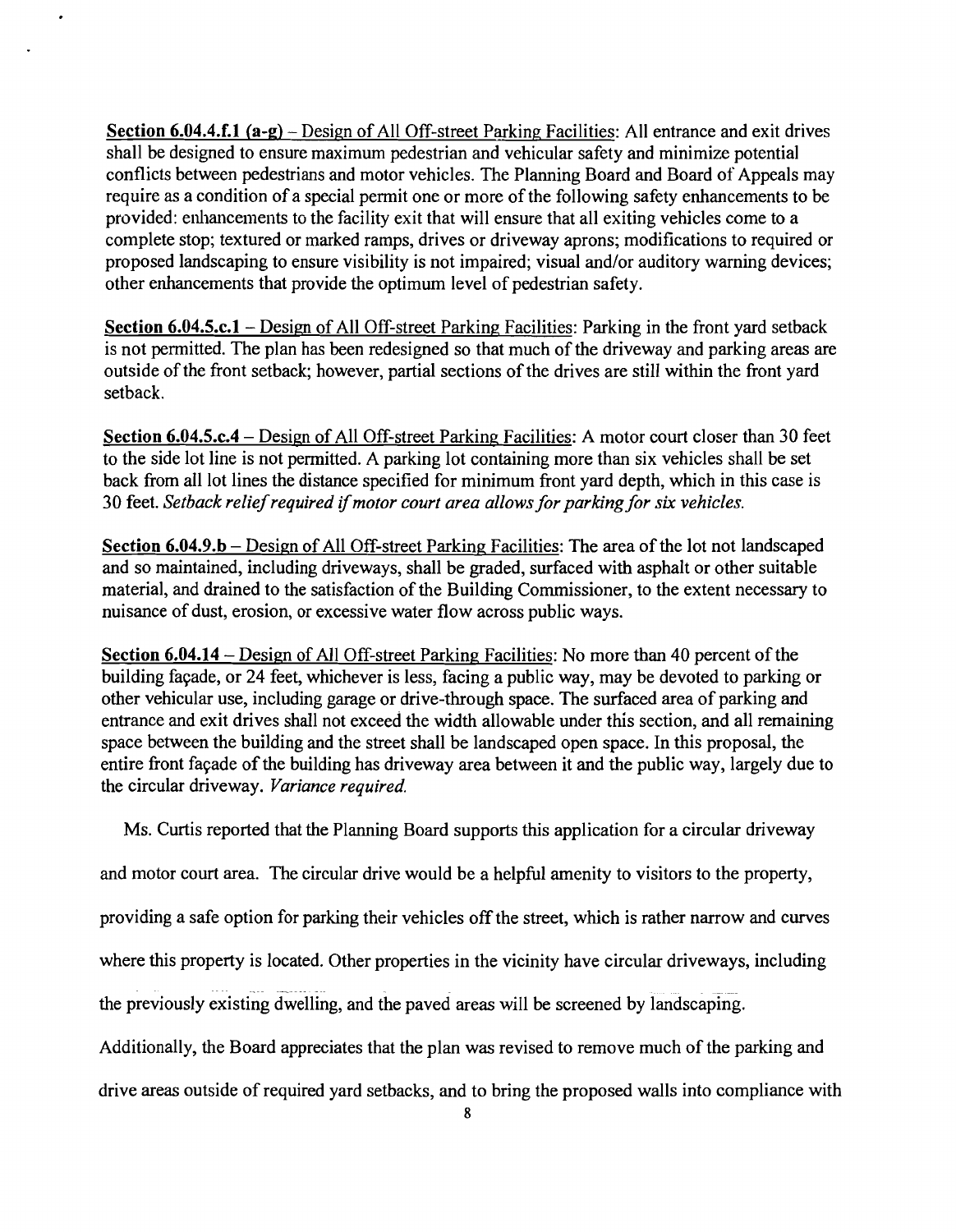height requirements. The Planning Board has concerns that *Section 6.04.14* is affecting proposals that were never intended to come under this section. The Board understands that this section of the Zoning By-law was intended to prevent parking and driveway proposals that have detrimental effects on the streetscape, such as three-car garages facing the street. In this case, the three-car garage is oriented to the side, and the circular driveway would not have a negative effect on the streetscape. However, due to the extensive paving, and the possible drainage concerns related to the site's slope, the Board would like the applicant to consider pervious paving materials, either throughout the site or as borders along the driveway edges. Therefore, the Planning Board recommended approval of the proposed site plan, prepared by Rob Bramhall Architects and dated 02/01/10, with the following conditions:

- 1. Prior to issuance of a building permit, the applicant shall submit to the Assistant Director for Regulatory Planning for review and approval a final site plan, stamped and signed by a registered architect and registered land surveyor, indicating all dimensions, including a 12-foot driveway width, all wall heights, the locations of all parking spaces, and all paving materials, including an emphasis on porous pavements.
- 2. Prior to issuance of a building permit, the applicant shall submit to the Building Commissioner to ensure conformance to the Board of Appeals decision: 1) a final site plan, stamped and signed by a registered engineer or land surveyor; and 2) evidence the Board of Appeals decision has been recorded at the Registry of Deeds.

Walter White, Deputy Building Commissioner, delivered the comments of the Building Department. Mr. White reported that the Building Department had no objection to the plan presented before the Board. He said that the petitioner had worked very diligently to modify the initial submission that required substantial relief. Mr. White opined that Section 6.04.14 was never intended to prevent circular driveways. However, Mr. White said that, in his opinion, adequate testimony as to hardship had been presented to grant the variance for the circular drive.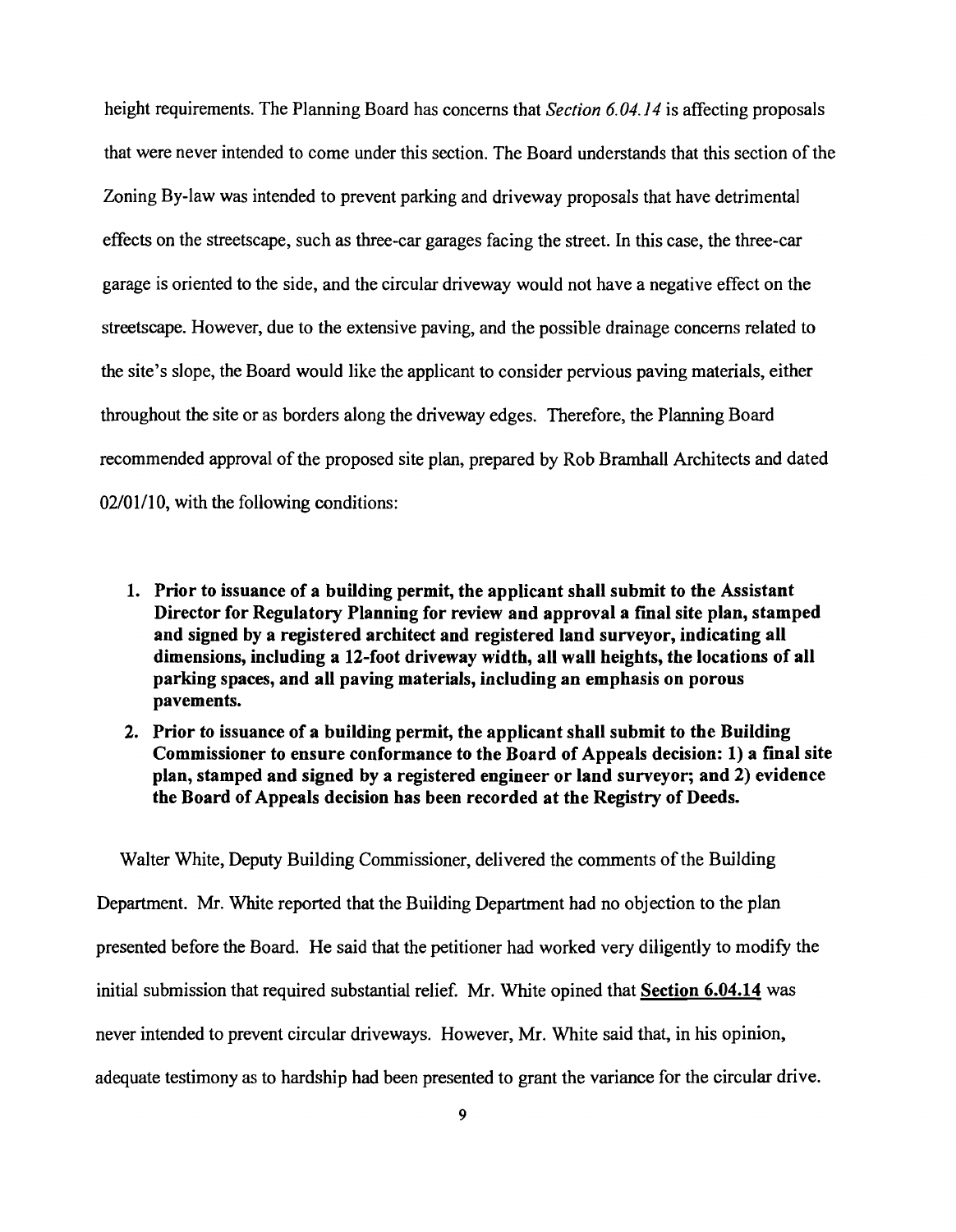The Board, having heard all the testimony, deliberated on the merits of the application. Board Member Hussey asked if the petitioners used the existing driveway whether they would need relief. Mr. White responded that as long as they did not exacerbate the pre-existing nonconformity, in his opinion, no further relief would be needed. Chairman Zuroff stated that it was his understanding that when Section 6.04.14 was approved by Town Meeting, the intent was not to prevent circular drives but more to avoid the "snub nose" homes that have recently proliferated within the community. Mr. Hussey said that in this neighborhood circular drives were not at all uncommon and in his opinion the plan presented offers significant safety upgrades. The Board Members unanimously agreed that the subject to satisfactory conditions, the relief sought by the petitioners met the requirements for the requested relief. The Board also determined, by unanimous vote that the requirements necessary for grant of a variance related to Section 6.04.14 were satisfied.

Accordingly, the Board voted unanimously to grant the requested relief subject to the following conditions:

- 1. The circular section of the driveway is not to be used for permanent parking but as an "access drive" only.
- 2. Prior to issuance of a building permit, the applicant shall submit to the Assistant Director for Regulatory Planning for review and approval a final site plan, stamped and signed by a registered architect and registered land surveyor, indicating all dimensions, including a 12-foot driveway width, all wall heights, the locations of all parking spaces, the adequacy of site lines relative to the driveway entrances and exits, and all paving materials, including an emphasis on porous pavements.
- 3. Prior to issuance of a building permit, the applicant shall submit to the Building Commissioner to ensure conformance to the Board of Appeals decision: 1) a final site plan, stamped and signed by a registered engineer or land surveyor; and 2) evidence the Board of Appeals decision has been recorded at the Registry of Deeds.